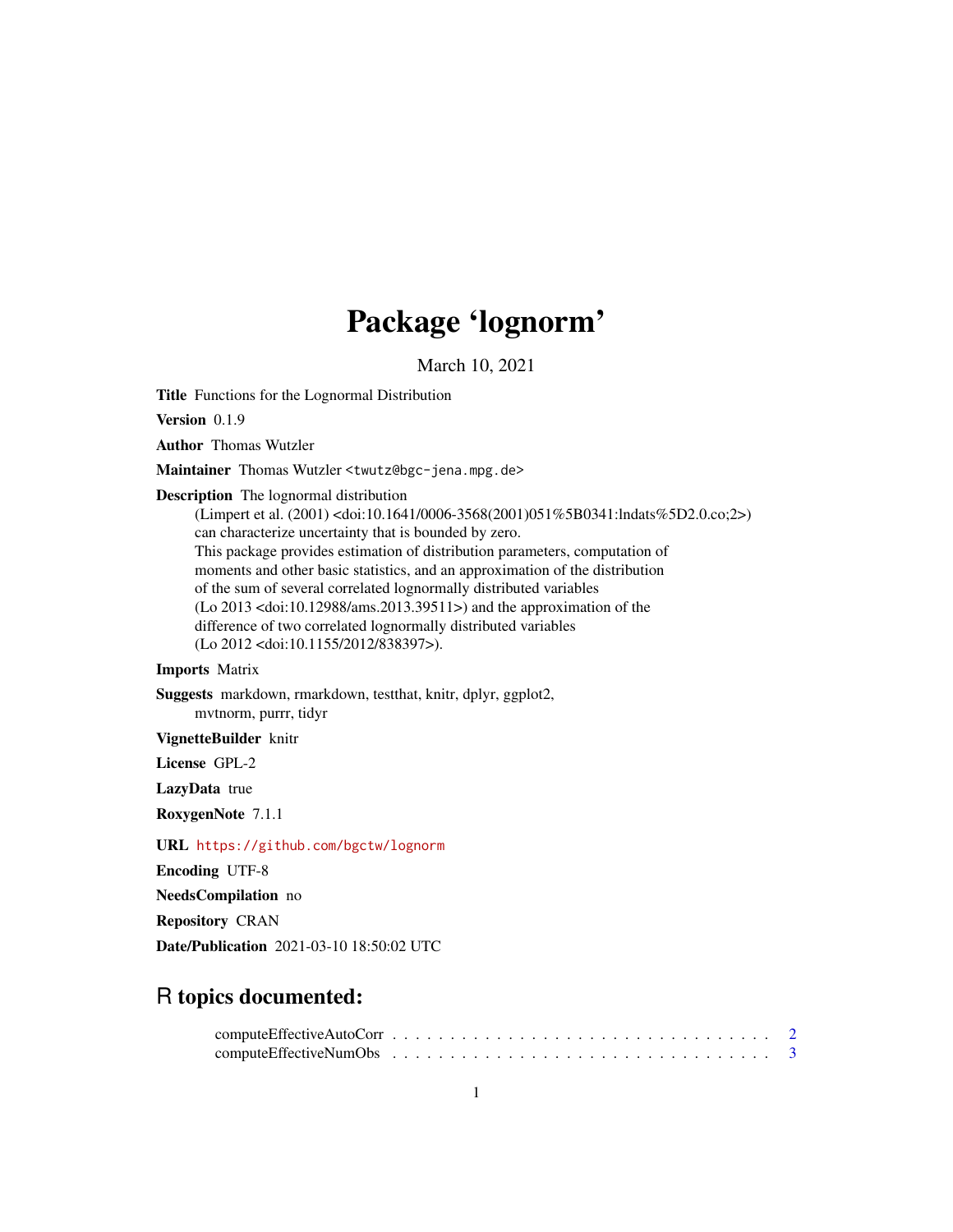<span id="page-1-0"></span>

| Index |  |
|-------|--|
|       |  |
|       |  |
|       |  |
|       |  |
|       |  |
|       |  |
|       |  |
|       |  |
|       |  |
|       |  |

```
computeEffectiveAutoCorr
```
*Estimate vector of effective components of the autocorrelation*

# Description

Estimate vector of effective components of the autocorrelation

# Usage

```
computeEffectiveAutoCorr(res, type = "correlation")
```
# Arguments

| res  | numeric of autocorrelated numbers, usually observation - model residuals |
|------|--------------------------------------------------------------------------|
| type | type of residuals (see acf)                                              |

# Details

Returns all components before first negative autocorrelation

# Value

numeric vector: strongest components of the autocorrelation function

# References

Zieba 2011 Standard Deviation of the Mean of Autocorrelated Observations Estimated with the Use of the Autocorrelation Function Estimated From the Data

# Examples

```
# generate autocorrelated time series
res <- stats::filter(rnorm(1000), filter = rep(1,5), circular = TRUE)
res[100:120] <- NA
(effAcf <- computeEffectiveAutoCorr(res))
```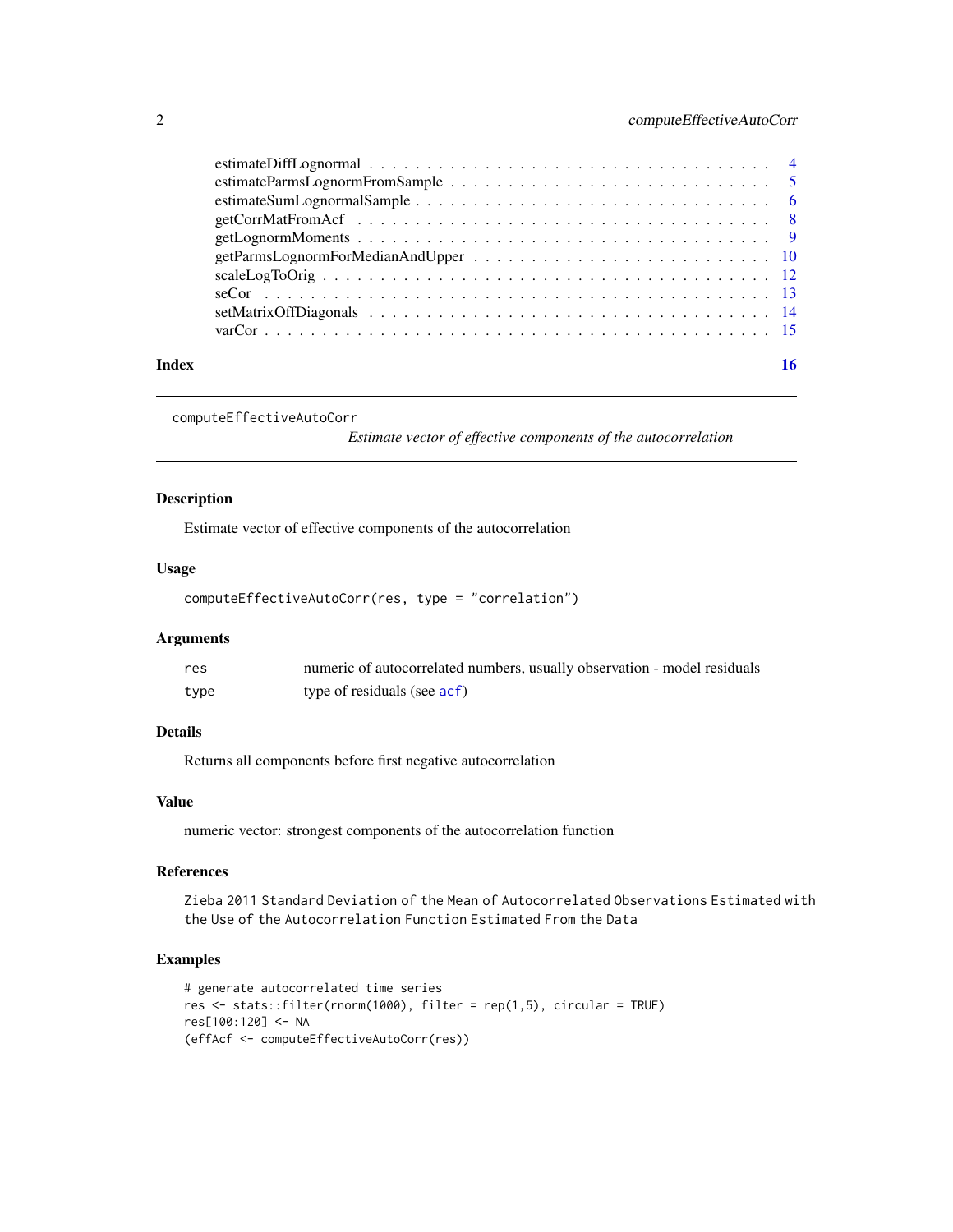<span id="page-2-1"></span><span id="page-2-0"></span>computeEffectiveNumObs

*Compute the effective number of observations taking into account autocorrelation*

#### Description

Compute the effective number of observations taking into account autocorrelation

# Usage

```
computeEffectiveNumObs(
  res,
  effAcf = computeEffectiveAutoCorr(res),
 na.rm = FALSE,
  exact.na = TRUE
)
```
# Arguments

| res      | numeric of autocorrelated numbers, usually observation - model residuals                                                                                                                            |
|----------|-----------------------------------------------------------------------------------------------------------------------------------------------------------------------------------------------------|
| effAcf   | autocorrelation coefficients. The first entry is fixed at 1 for zero distance.                                                                                                                      |
| na.rm    | if not set to TRUE will return NA in there are missings in the series                                                                                                                               |
| exact.na | if set to FALSE then do not count and correct for missing in the sum of auto-<br>correlation terms. This is faster, but results are increasingly biased high with<br>increasing number of missings. |

# Details

Assumes records of all times present. DO NOT REMOVE OR FILTER NA records before. The length of the time series is used.

Handling of NA values: The formula from Zieba 2011 is extended to subtract the number of missing pairs in the count of correlation terms. If 'exact.na=false' the original formula is used (after trimming edge-NAs).

# Value

integer scalar: effective number of observations

#### References

Zieba & Ramza (2011) Standard Deviation of the Mean of Autocorrelated Observations Estimated with the Use of the Autocorrelation Function Estimated From the Data. Metrology and Measurement Systems,Walter de Gruyter GmbH,18 10.2478/v10178-011-0052-x

Bayley & Hammersley (1946) The "effective" number of independent observations in an autocorrelated time series. Supplement to the Journal of the Royal Statistical Society,JSTOR,8,184-197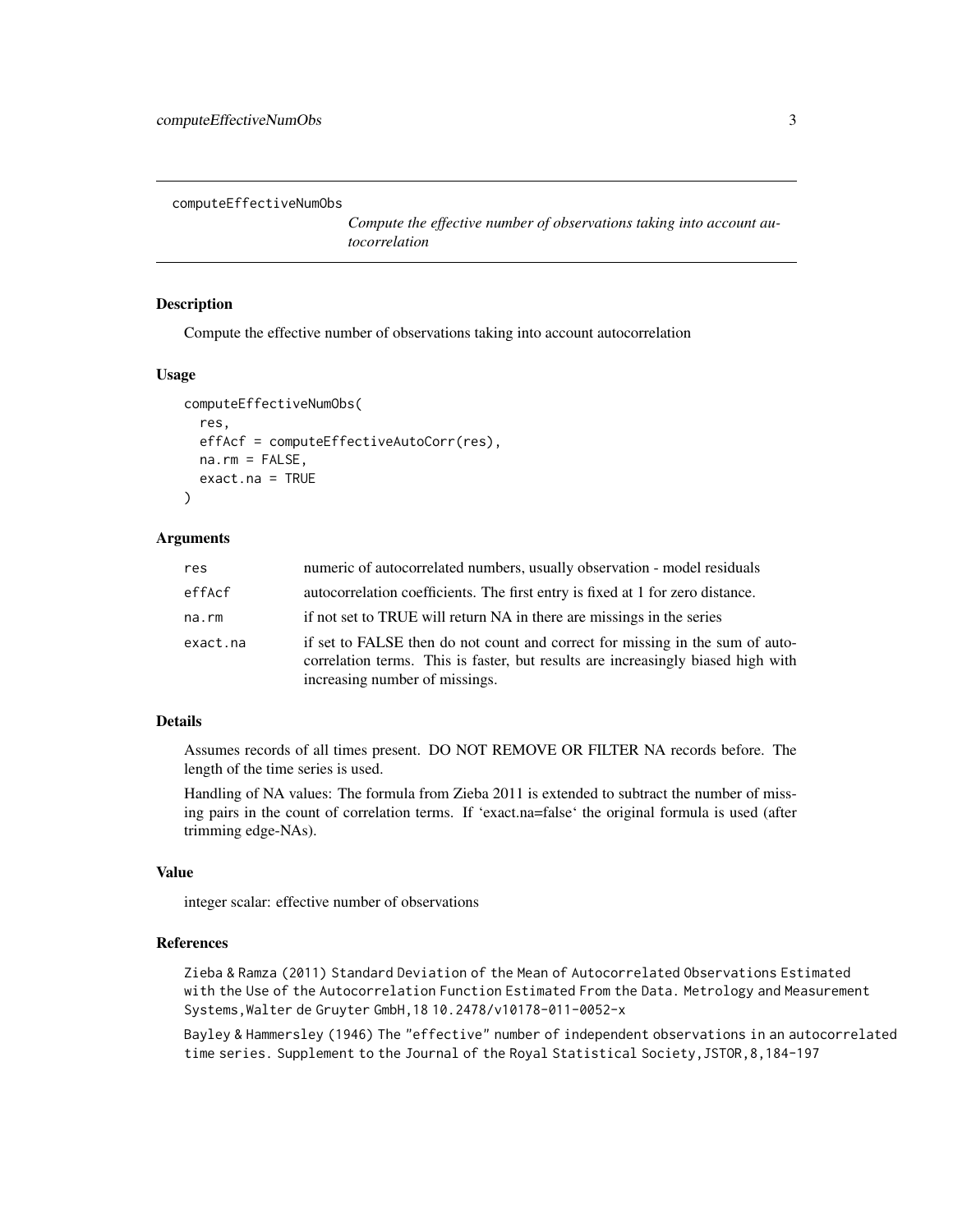# Examples

```
# generate autocorrelated time series
res <- stats::filter(rnorm(1000), filter = rep(1,5), circular = TRUE)
res[100:120] <- NA
# plot the series of autocorrelated random variables
plot(res)
# plot their empirical autocorrelation function
acf(res, na.action = na.pass)
#effAcf <- computeEffectiveAutoCorr(res)
# the effective number of parameters is less than number of 1000 samples
(nEff <- computeEffectiveNumObs(res, na.rm = TRUE))
```
estimateDiffLognormal *Inference on the difference of two lognormals*

# Description

The distribution of  $y = a - b + s$ , where a and b are two lognormal random variables and s is a constant to be estimated, can be approximated by a lognormal distribution.

# Usage

```
estimateDiffLognormal(mu_a, mu_b, sigma_a, sigma_b, corr = 0)
pDiffLognormalSample(
 mu_a,
 mu_b,
  sigma_a,
  sigma_b,
  corr = 0,
  q = 0,
 nSample = 1e+05
\lambda
```
# Arguments

| mu_a    | center parameter of the first term           |
|---------|----------------------------------------------|
| $mu_b$  | center parameter of the second term          |
| sigma_a | scale parameter of the first term            |
| sigma_b | scale parameter of the second term           |
| corr    | correlation between the two random variables |
| q       | vector of quantiles                          |
| nSample | number of samples                            |

<span id="page-3-0"></span>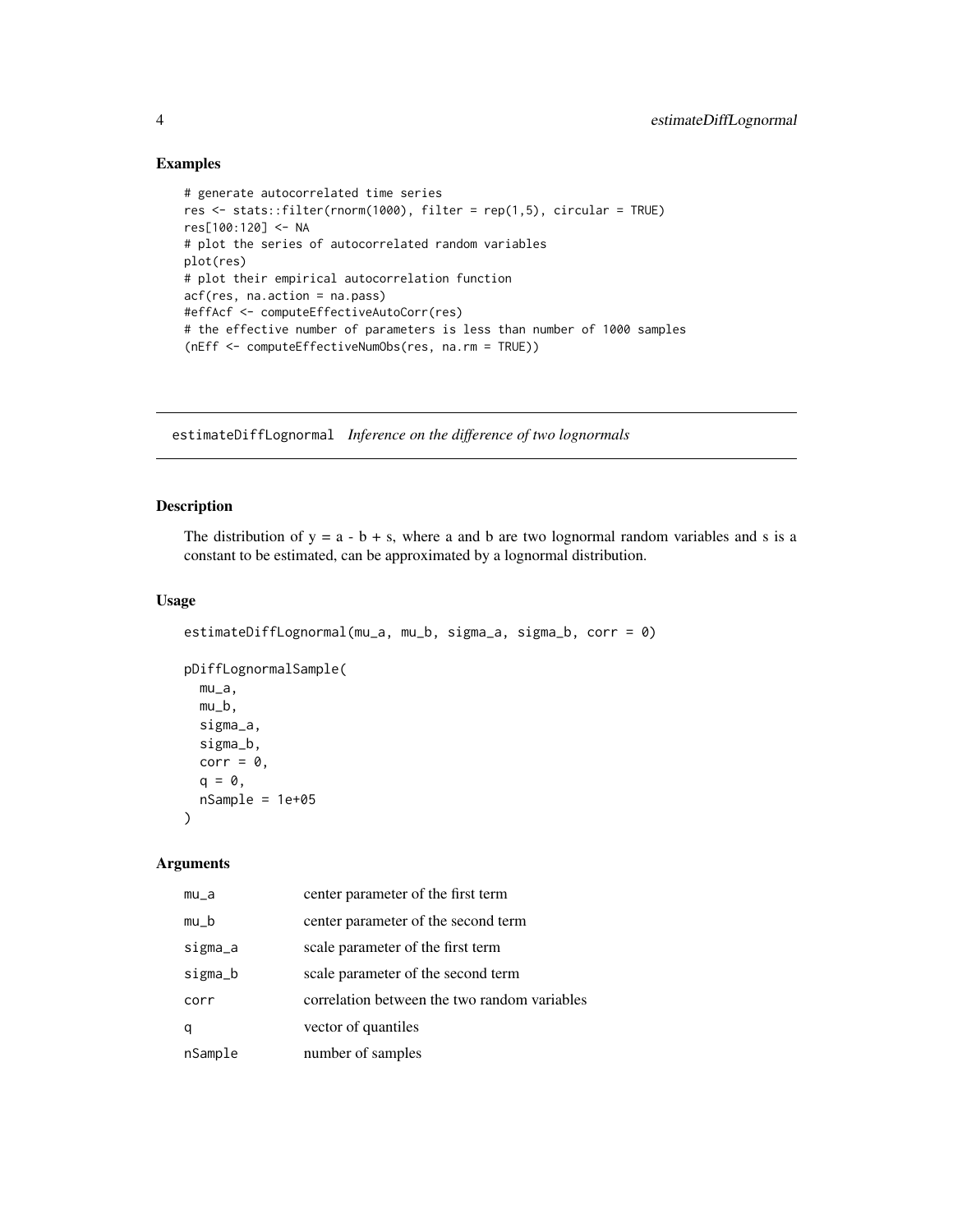#### <span id="page-4-0"></span>Value

estimateDiffLognormal: numeric vector with components mu, sigma, and shift, the components of the shifted lognormal distribution.

pDiffLognormalSample: vector of probabilities

# Functions

- estimateDiffLognormal: Estimate the shifted-lognormal approximation to difference of two lognormals
- pDiffLognormalSample: Distribution function for the difference of two lognormals based on sampling. Default provides the probability that the difference is significantly larger than zero.

estimateParmsLognormFromSample

*Estimate lognormal distribution parameters from a sample*

#### Description

Estimate lognormal distribution parameters from a sample

#### Usage

```
estimateParmsLognormFromSample(x, na.rm = FALSE)
```

```
estimateStdErrParms(x, na.rm = FALSE)
```
#### Arguments

|       | numeric vector of sampled values                                                |
|-------|---------------------------------------------------------------------------------|
| na.rm | a logical value indicating whether NA values should be stripped before the com- |
|       | putation proceeds.                                                              |

#### Details

The expected value of a can be determined with higher accuracy the larger the sample. Here, the uncorrelated assumption is applied at the log scale and distribution parameters are returned with the same expected value as the sample, but with uncertainty (sigma) decreased by sqrt(nfin - 1).

Since with low relative error, the lognormal becomes very close to the normal distribution, the distribution of the mean can be well approximated by a normal with  $sd(\text{mean}(x)) \sim sd(x)/sqrt(n-1)$ .

# Value

numeric vector with components mu and sigma, i.e., the center parameter (mean at log scale, log(median)) and the scale parameter (standard deviation at log scale)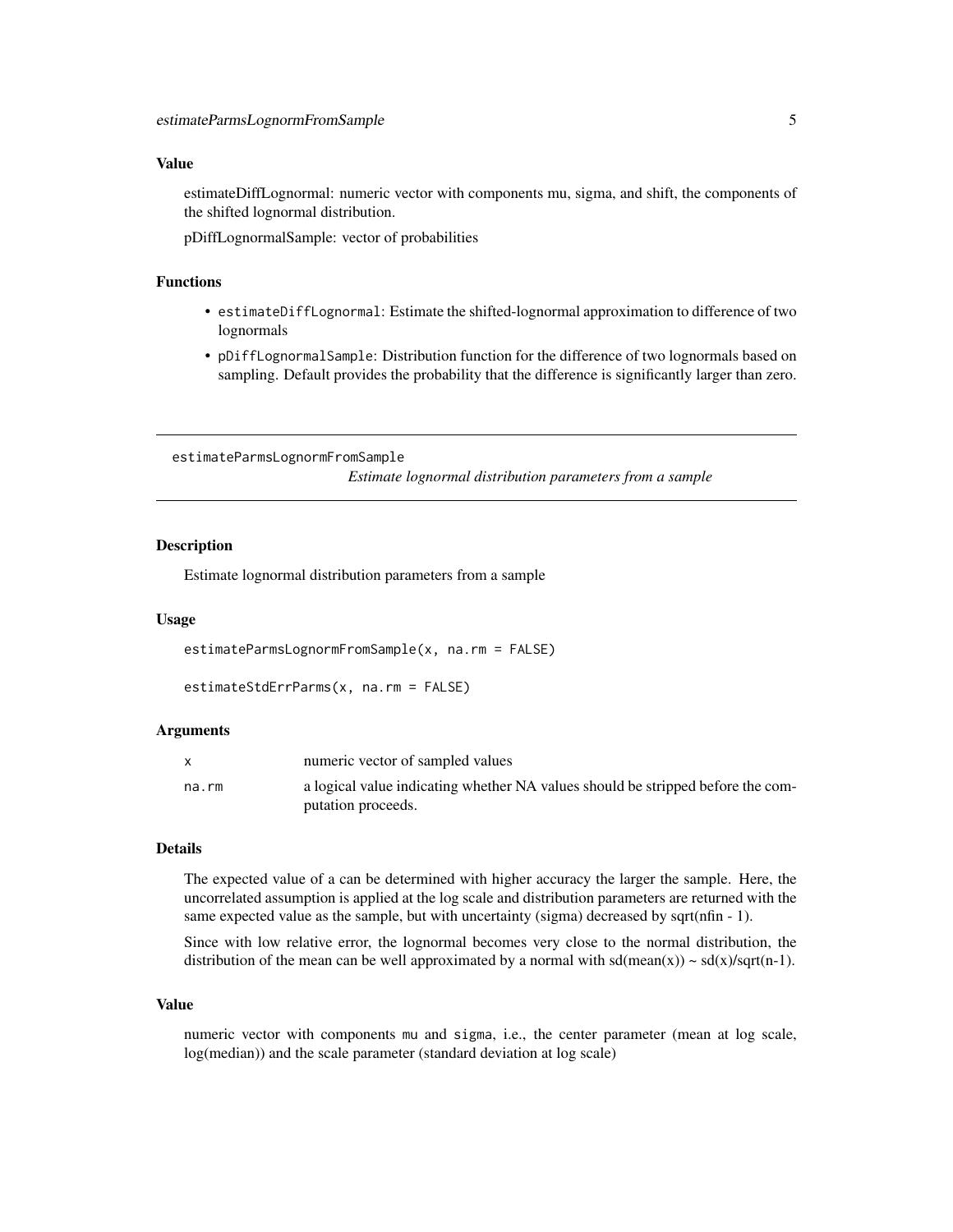# <span id="page-5-0"></span>Functions

- estimateParmsLognormFromSample: Estimate lognormal distribution parameters from a sample
- estimateStdErrParms: Estimate parameters of the lognormal distribution of the mean from an uncorrelated sample

#### Examples

```
.mu \leftarrow \log(1).sigma \leftarrow \log(2)n = 200
x \leq -\exp(\text{rnorm}(n, \text{mean} = .\text{mu}, \text{sd} = .\text{sigma}))exp(pL \le - estimateParmsLognormFromSample(x)) # median and multiplicative stddev
c(mean(x), meanx <- getLognormMoments(pL["mu"],pL["sigma"])[,"mean"])
c(sd(x), sdx <- sqrt(getLognormMoments(pL["mu"],pL["sigma"])[,"var"]))
# stddev decreases (each sample about 0.9) to about 0.07
# for the mean with n replicated samples
se <- estimateStdErrParms(x)
sqrt(getLognormMoments(se["mu"],se["sigma"])[,"var"])
sd(x)/sqrt(n-1) # well approximated by normal
# expected value stays the same
c(meanx, getLognormMoments(se["mu"],se["sigma"])[,"mean"])
```

```
estimateSumLognormalSample
```
*Estimate the parameters of the lognormal approximation to the sum*

#### Description

Estimate the parameters of the lognormal approximation to the sum

Estimate the parameters of the lognormal approximation to the sum

#### Usage

```
estimateSumLognormalSample(
  mu,
  sigma,
  resLog,
  effAcf = computeEffectiveAutoCorr(resLog),
  isGapFilled = logical(0),
  na.rm = TRUE
)
estimateSumLognormalSampleExpScale(mean, sigmaOrig, ...)
estimateSumLognormal(
```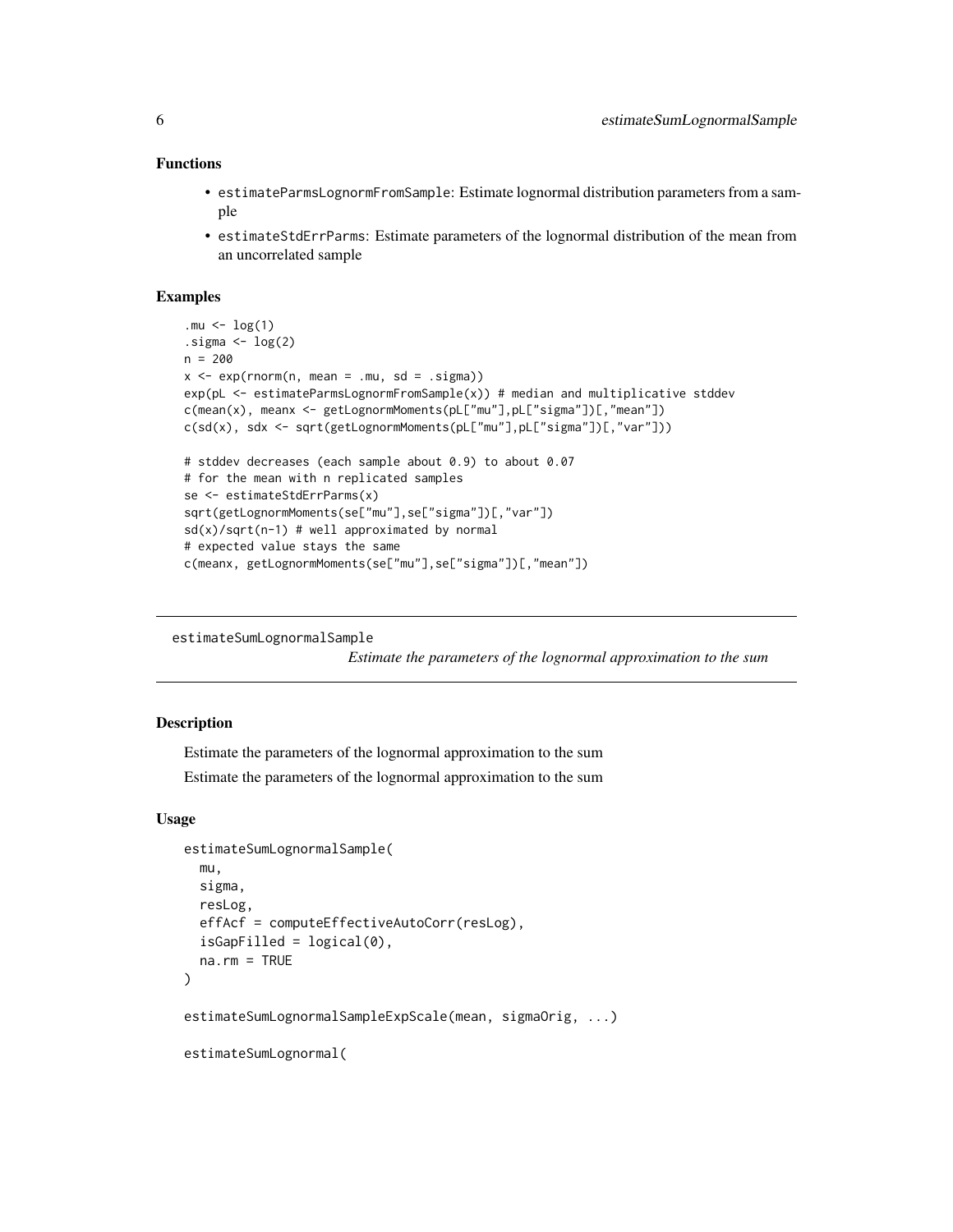```
mu,
  sigma,
 effAct = c(),
 corr = Diagonal(length(mu)),
  corrLength = if (inherits(corr, "ddiMatrix")) 0 else nTerm,
  signaSum = numeric(0),
  isStopOnNoTerm = FALSE,
 na.rm = isStopOnNoTerm
)
```
#### Arguments

| mu          | numeric vector of center parameters of terms at log scale                                                                                                                        |
|-------------|----------------------------------------------------------------------------------------------------------------------------------------------------------------------------------|
| sigma       | numeric vector of scale parameter of terms at log scale                                                                                                                          |
| resLog      | time series of model-residuals at log scale to estimate correlation                                                                                                              |
| effAcf      | numeric vector of effective autocorrelation This overrides arguments corr and<br>corrLength                                                                                      |
| isGapFilled | logical vector whether entry is gap-filled rather than an original measurement,<br>see details                                                                                   |
| $na$ . $rm$ | neglect terms with NA values in mu or sigma                                                                                                                                      |
| mean        | numeric vector of expected values                                                                                                                                                |
| sigmaOrig   | numeric vector of standard deviation at original scale                                                                                                                           |
| $\cdots$    | further arguments passed to estimate SumLognormal Sample                                                                                                                         |
| corr        | numeric matrix of correlations between the random variables                                                                                                                      |
| corrLength  | integer scalar: set correlation length to smaller values to speed up computation<br>by neglecting correlations among terms further apart. Set to zero to omit corre-<br>lations. |
| sigmaSum    | numeric scalar: possibility to specify a precomputed scale parameter instead of<br>computing it.                                                                                 |
|             | is Stop0nNoTerm if no finite estimate is provided then by default NA is returned for the sum. Set<br>this to TRUE to issue an error instead.                                     |

#### Details

If there are no gap-filled values, i.e. all(!isGapFilled) or !length(isGapFilled) (the default), distribution parameters are estimated using all the samples. Otherwise, the scale parameter (uncertainty) is first estimated using only the non-gapfilled records.

Also use isGapFilled == TRUE for records, where sigma cannot be trusted. When setting sigma to missing, this is also affecting the expected value.

If there are only gap-filled records, assume uncertainty to be (before v0.1.5: the largest uncertainty of given gap-filled records.) the mean of the given multiplicative standard deviation

#### Value

numeric vector with components mu, sigma, and nEff, i.e. the parameters of the lognormal distribution at log scale and the number of effective observations.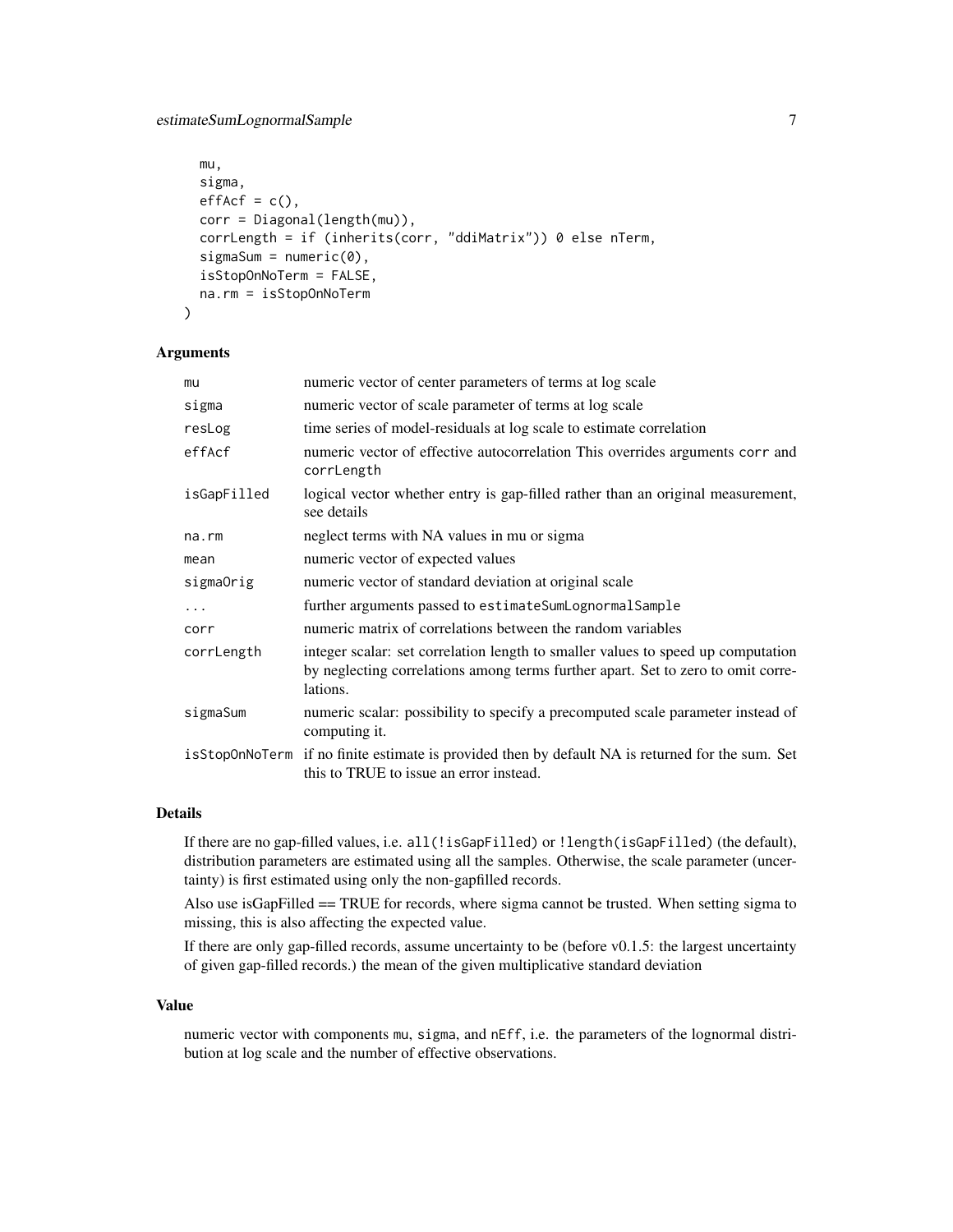# <span id="page-7-0"></span>Functions

- estimateSumLognormalSample: In addition to estimateSumLognormal take care of missing values and estimate correlation terms.
- estimateSumLognormalSampleExpScale: Before calling estimateSumLognormalSample estimate lognormal parameters from value and its uncertainty given on original scale.
- estimateSumLognormal: Estimate the parameters of the lognormal approximation to the sum

#### References

Lo C (2013) WKB approximation for the sum of two correlated lognormal random variables. Applied Mathematical Sciences,Hikari,Ltd.,7 ,6355-6367 10.12988/ams.2013.39511

#### Examples

```
# distribution of the sum of two lognormally distributed random variables
mu1 = log(110)mu2 = log(100)signal = log(1.2)sigma2 = \log(1.6)(coefSum <- estimateSumLognormal(
c(mu1,mu2), c(sigma1,sigma2) ))
# repeat with correlation
(coefSumCor <- estimateSumLognormal(
c(mu1,mu2), c(sigma1,sigma1), effAcf = c(1,0.9))
# expected value is equal, but variance with correlated variables is larger
getLognormMoments(coefSum["mu"],coefSum["sigma"])
getLognormMoments(coefSumCor["mu"],coefSumCor["sigma"])
```
getCorrMatFromAcf *Construct the full correlation matrix from autocorrelation components.*

#### **Description**

Construct the full correlation matrix from autocorrelation components.

#### Usage

```
getCorrMatFromAcf(nRow, effAcf)
```
#### Arguments

| nRow   | number of rows in correlation matrix                                                                            |
|--------|-----------------------------------------------------------------------------------------------------------------|
| effAcf | numeric vector of effective autocorrelation components. The first entry, which<br>is defined as 1, is not used. |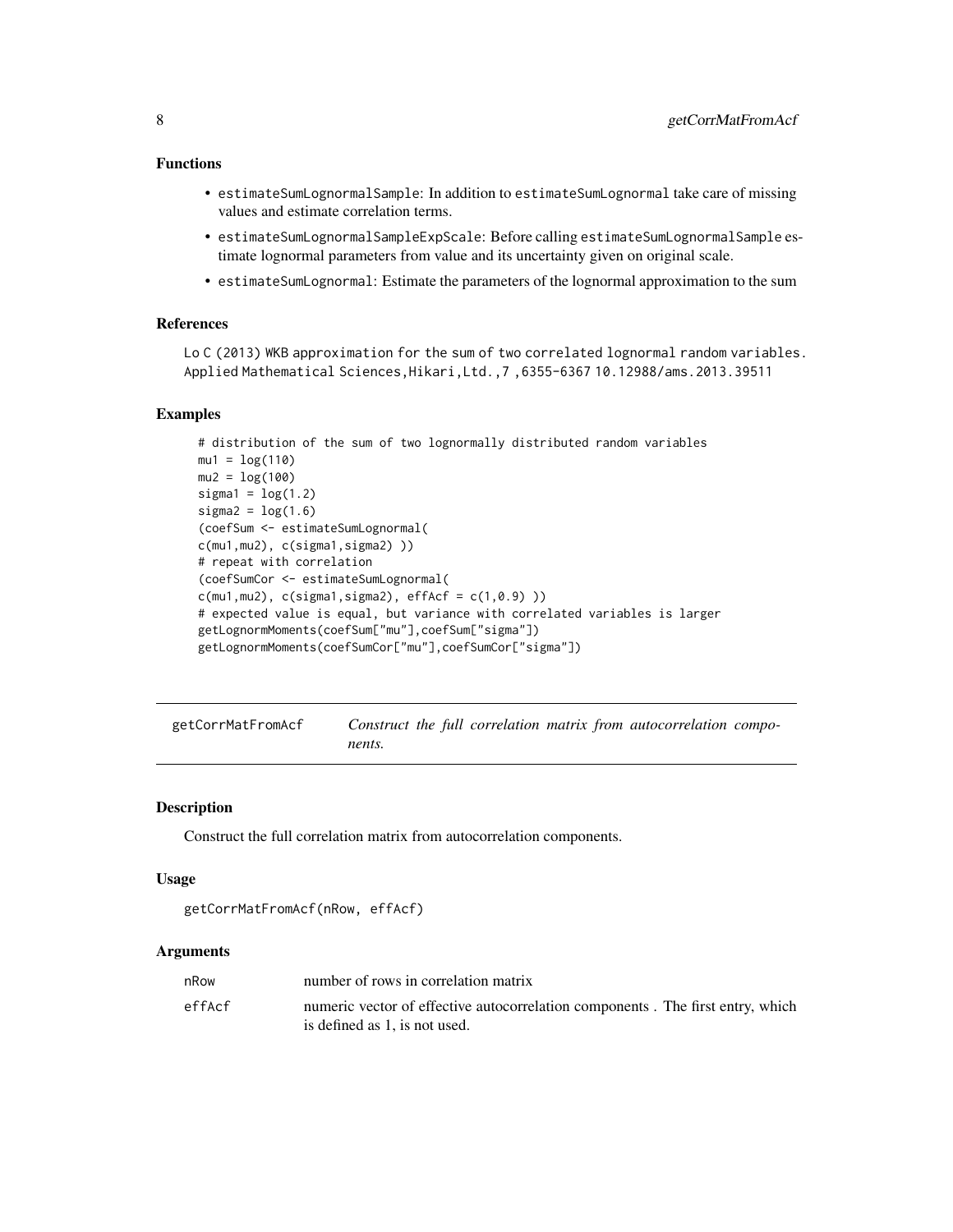<span id="page-8-0"></span>getLognormMoments *Compute summary statistics of a log-normal distribution*

# Description

Compute summary statistics of a log-normal distribution

#### Usage

```
getLognormMoments(mu, sigma, m = exp(mu + sigma2/2) - shift, shift = 0)
getLognormMedian(mu, sigma, shift = 0)
getLognormMode(mu, sigma, shift = 0)
```
# Arguments

| mu    | numeric vector: location parameter                       |
|-------|----------------------------------------------------------|
| sigma | numeric vector: scale parameter                          |
| m     | mean at original scale, may override default based on mu |
| shift | shift for the shifted lognormal distribution             |

#### Value

for getLognormMoments a numeric matrix with columns mean (expected value at original scale) , var (variance at original scale) , and cv (coefficient of variation: sqrt(var)/mean). For the other functions a numeric vector of the required summary.

# Functions

- getLognormMoments: get the expected value, variance, and coefficient of variation
- getLognormMedian: get the median
- getLognormMode: get the mode

# References

Limpert E,Stahel W & Abbt M (2001) Log-normal Distributions across the Sciences: Keys and Clues. Oxford University Press (OUP) 51,341,10.1641/0006-3568(2001)051[0341:lndats]2.0.co;2

# See Also

scaleLogToOrig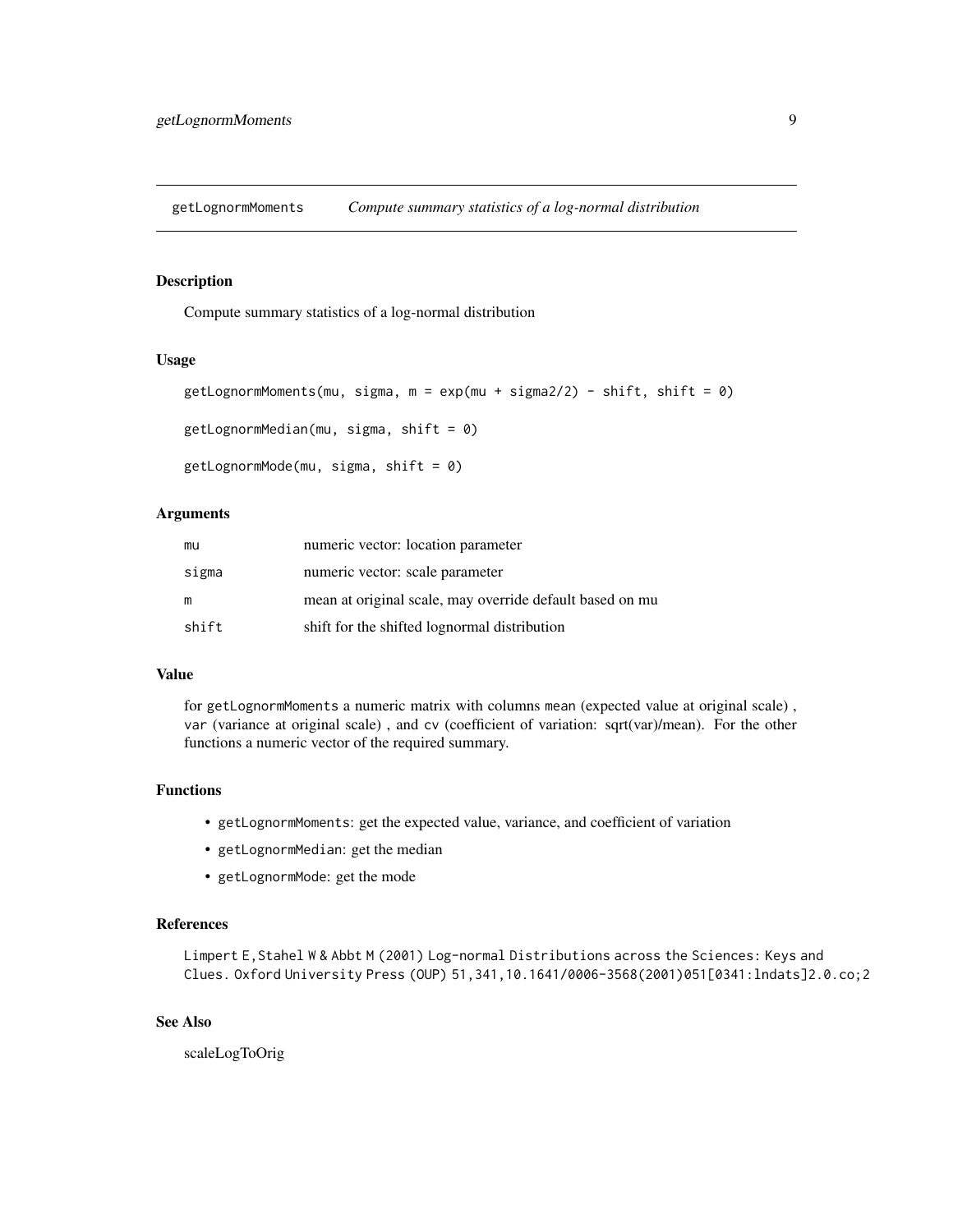#### Examples

```
# start by estimating lognormal parameters from moments
.mean <- 1
. var < -c(1.3, 2)^2parms <- getParmsLognormForMoments(.mean, .var)
#
# computed moments must equal previous ones
(ans <- getLognormMoments(parms[,"mu"], parms[,"sigma"]))
cbind(.var, ans[,"var"])
#
getLognormMedian(mu = log(1), sigma = log(2))getLognormMode(mu = log(1), sigma = c(log(1.2), log(2)))
```
getParmsLognormForMedianAndUpper

*Calculate mu and sigma of lognormal from summary statistics.*

# Description

Calculate mu and sigma of lognormal from summary statistics.

# Usage

```
getParmsLognormForMedianAndUpper(median, upper, sigmaFac = qnorm(0.99))
getParmsLognormForMeanAndUpper(mean, upper, sigmaFac = qnorm(0.99))
getParmsLognormForLowerAndUpper(lower, upper, sigmaFac = qnorm(0.99))
getParmsLognormForLowerAndUpperLog(lowerLog, upperLog, sigmaFac = qnorm(0.99))
getParmsLognormForModeAndUpper(mle, upper, sigmaFac = qnorm(0.99))
getParmsLognormForMoments(mean, var, sigmaOrig = sqrt(var))
getParmsLognormForExpval(mean, sigmaStar)
```
# **Arguments**

| median   | geometric mu (median at the original exponential scale)                    |
|----------|----------------------------------------------------------------------------|
| upper    | numeric vector: value at the upper quantile, <i>i.e.</i> practical maximum |
| sigmaFac | sigmaFac=2 is $95\%$ sigmaFac=2.6 is 99% interval.                         |
| mean     | expected value at original scale                                           |
| lower    | value at the lower quantile, <i>i.e.</i> practical minimum                 |
| lowerLog | value at the lower quantile, i.e. practical minimum at log scale           |

<span id="page-9-0"></span>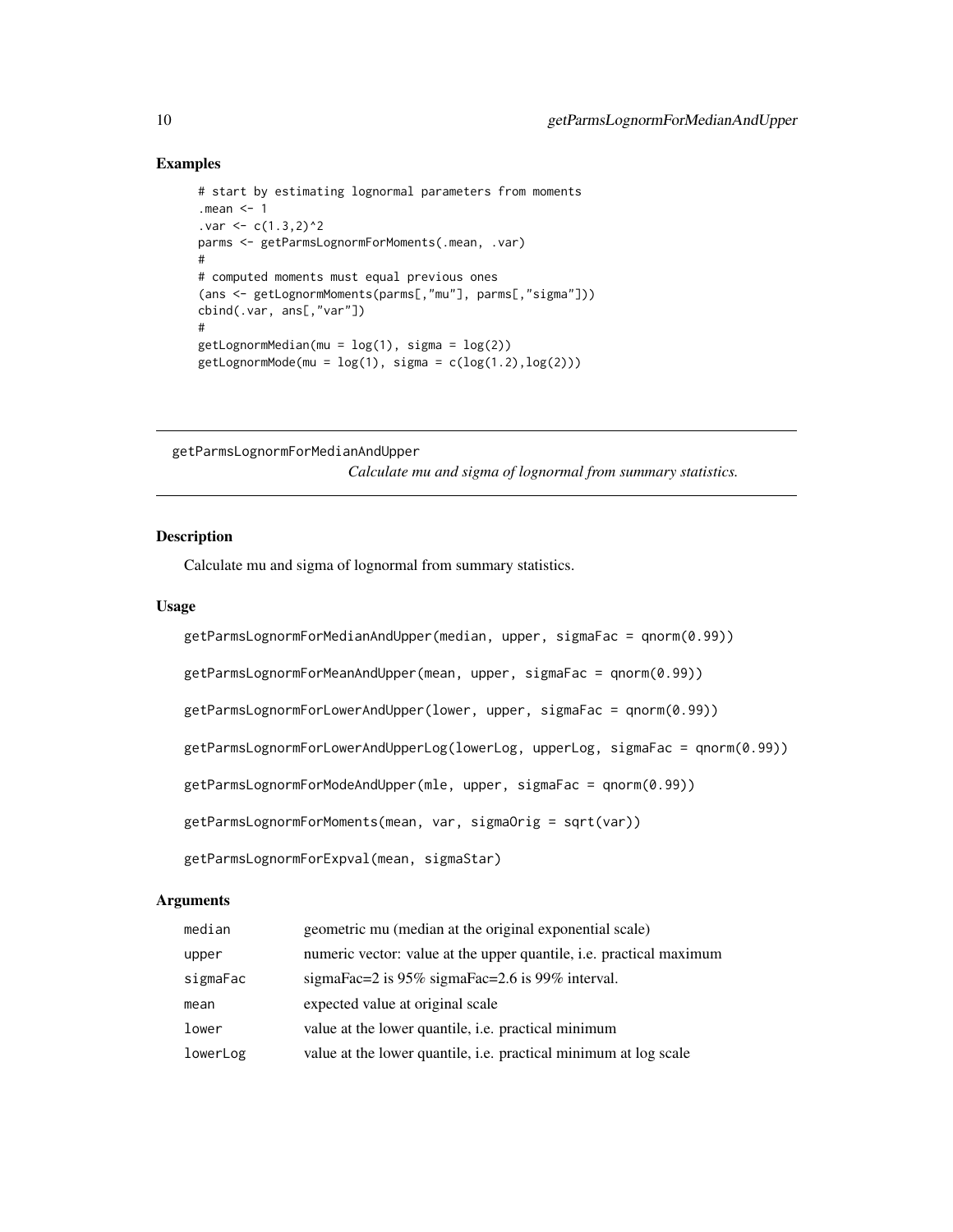#### getParmsLognormForMedianAndUpper 11

| upperLog  | value at the upper quantile, <i>i.e.</i> practical maximum at log scale |
|-----------|-------------------------------------------------------------------------|
| mle       | numeric vector: mode at the original scale                              |
| var       | variance at original scale                                              |
| sigmaOrig | standard deviation at original scale                                    |
| sigmaStar | multiplicative standard deviation                                       |

#### Details

For getParmsLognormForMeanAndUpper there are two valid solutions, and the one with lower sigma , i.e. the not so strongly skewed solution is returned.

# Value

numeric matrix with columns 'mu' and 'sigma', the parameter of the lognormal distribution. Rows correspond to rows of inputs.

#### Functions

- getParmsLognormForMedianAndUpper: Calculates mu and sigma of lognormal from median and upper quantile.
- getParmsLognormForMeanAndUpper: Calculates mu and sigma of lognormal from mean and upper quantile.
- getParmsLognormForLowerAndUpper: Calculates mu and sigma of lognormal from lower and upper quantile.
- getParmsLognormForLowerAndUpperLog: Calculates mu and sigma of lognormal from lower and upper quantile at log scale.
- getParmsLognormForModeAndUpper: Calculates mu and sigma of lognormal from mode and upper quantile.
- getParmsLognormForMoments: Calculate mu and sigma from moments (mean anc variance)
- getParmsLognormForExpval: Calculate mu and sigma from expected value and geometric standard deviation

#### References

Limpert E,Stahel W & Abbt M (2001) Log-normal Distributions across the Sciences: Keys and Clues. Oxford University Press (OUP) 51,341,10.1641/0006-3568(2001)051[0341:lndats]2.0.co;2

#### Examples

```
# example 1: a distribution with mode 1 and upper bound 5
(thetaEst <- getParmsLognormForModeAndUpper(1,5))
mle <- exp(thetaEst[1] - thetaEst[2]^2)
all.equal(mle, 1, check.attributes = FALSE)
# plot the distributions
xGrid = seq(0, 8, length.out = 81)[-1]dxEst <- dlnorm(xGrid, meanlog = thetaEst[1], sdlog = thetaEst[2])
```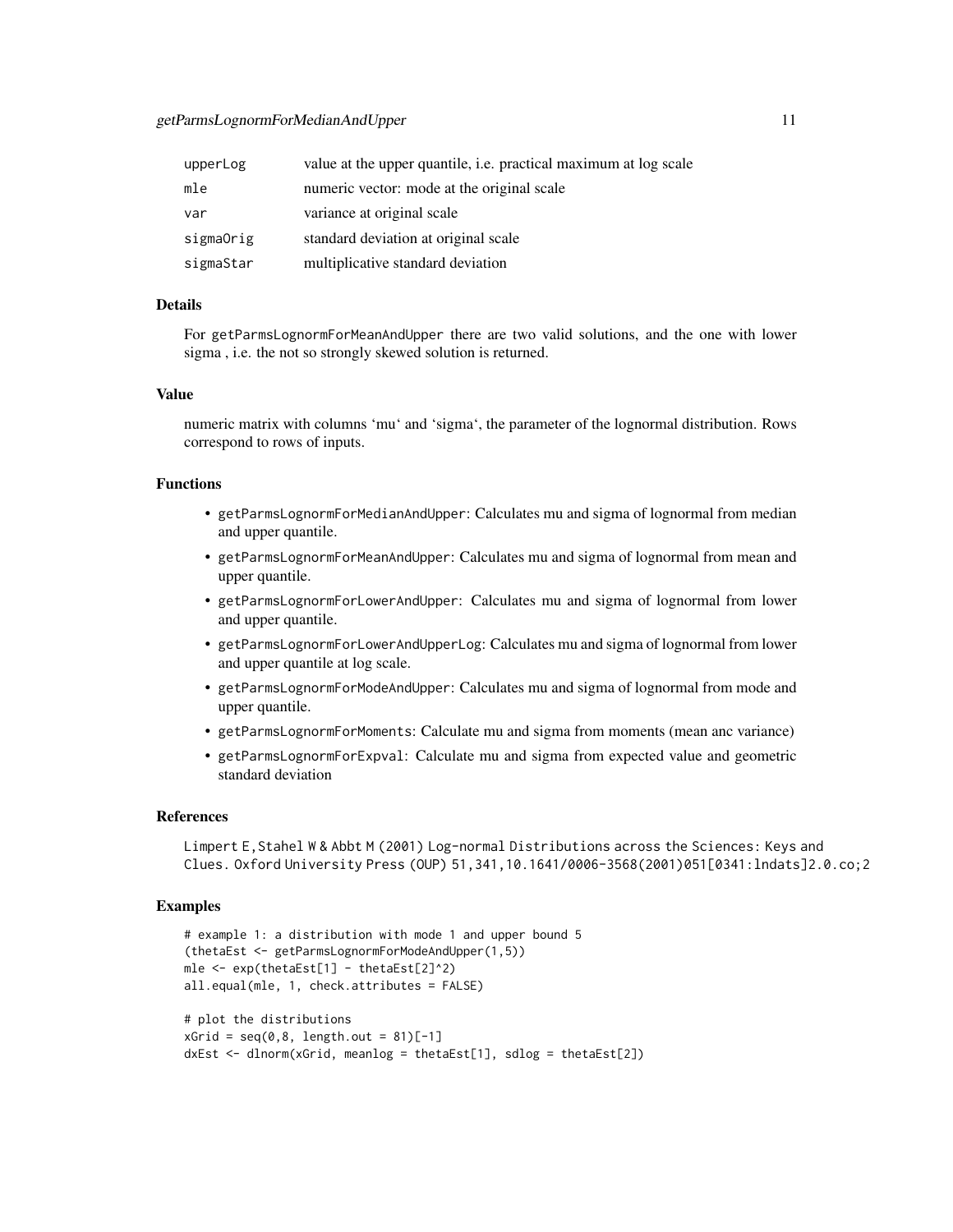```
plot( dxEst~xGrid, type = "l",xlab = "x",ylab = "density")
abline(v = c(1,5), col = "gray")# example 2: true parameters, which should be rediscovered
theta0 \leq c (mu = 1, sigma = 0.4)
mle \leq exp(theta0[1] - theta0[2]^2)
perc <- 0.975 # some upper percentile, proxy for an upper bound
upper \leq qlnorm(perc, meanlog = theta0[1], sdlog = theta0[2])
(thetaEst <- getParmsLognormForModeAndUpper(
  mle,upper = upper,sigmaFac = qnorm(perc)) )
#plot the true and the rediscovered distributions
xGrid = seq(0,10, length.out = 81)[-1]dx \leq -dlnorm(xGrid, meanlog = theta0[1], sdlog = theta0[2])dxEst <- dlnorm(xGrid, meanlog = thetaEst[1], sdlog = thetaEst[2])
plot( dx~xGrid, type = "l")
#plot( dx~xGrid, type = "n")
#overplots the original, coincide
lines( dxEst \sim xGrid, col = "red", lty = "dashed")# example 3: explore varying the uncertainty (the upper quantile)
x \leq -\text{seq}(0.01, 1.2, by = 0.01)mle = 0.2dx <- sapply(mle*2:8,function(q99){
  theta = getParmsLognormForModeAndUpper(mle,q99,qnorm(0.99))
  #dx <- dDistr(x,theta[,"mu"],theta[,"sigma"],trans = "lognorm")
  dx <- dlnorm(x,theta[,"mu"],theta[,"sigma"])
})
  matplot(x, dx, type = "l")# Calculate mu and sigma from expected value and geometric standard deviation
.mean <-1.sigmaStar \leq c(1.3,2)
(parms <- getParmsLognormForExpval(.mean, .sigmaStar))
# multiplicative standard deviation must equal the specified value
cbind(exp(parms[,"sigma"]), .sigmaStar)
```
scaleLogToOrig *Scale standard deviation between log and original scale.*

#### Description

When comparing values at log scale that have different sd at original scale, better compare log(mean) instead of mu.

#### Usage

scaleLogToOrig(logmean, sigma)

scaleOrigToLog(mean, sd)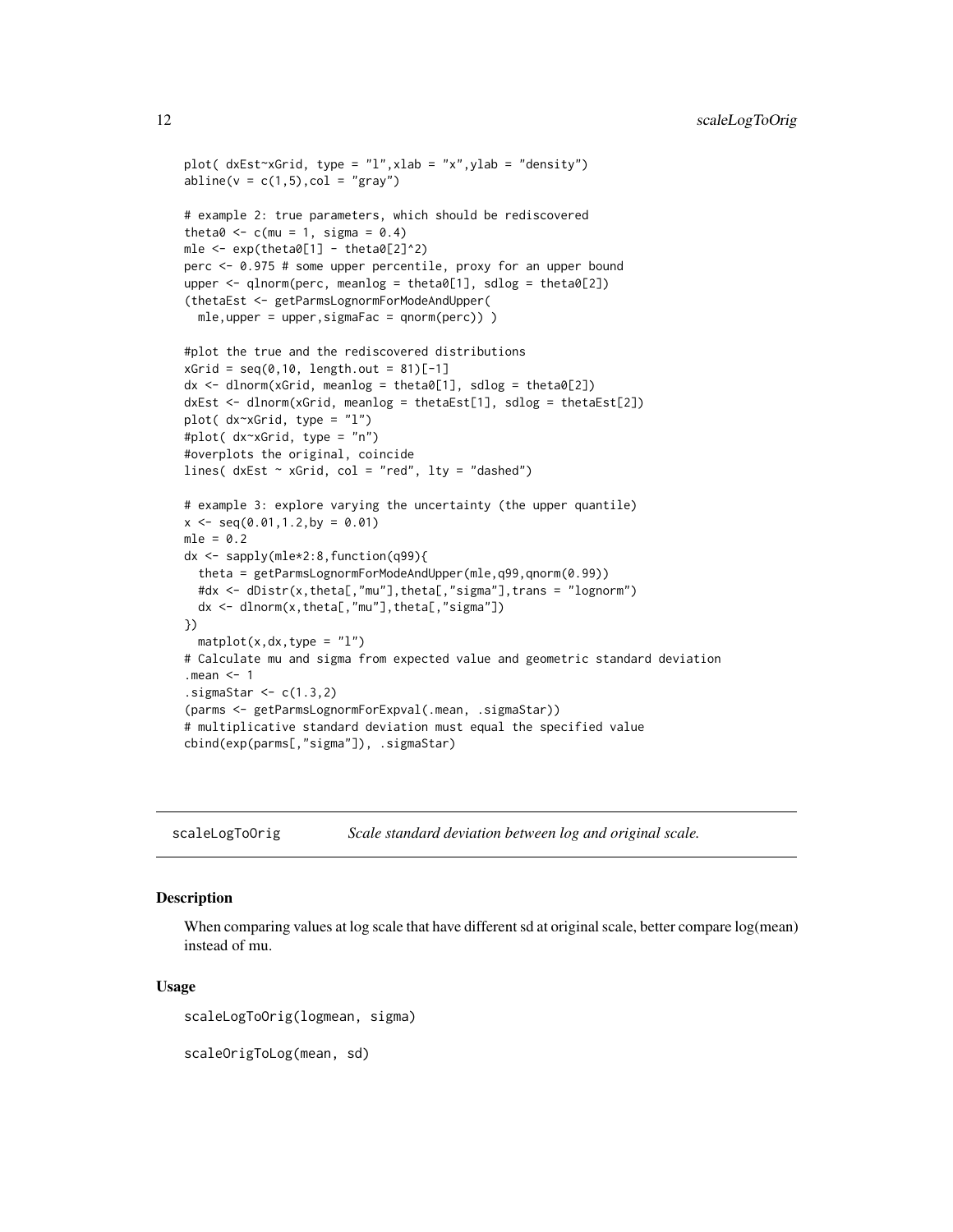#### <span id="page-12-0"></span> $\sec$  5 seCor 13

#### **Arguments**

| logmean | log of the expected value            |
|---------|--------------------------------------|
| sigma   | standard deviation at log scale      |
| mean    | expected value at original scale     |
| sd      | standard deviation at original scale |

# Value

numeric matrix with columns mean, and sd at original scale

# Functions

- scaleLogToOrig: get logmean and sigma at log scale
- scaleOrigToLog: get mean and sd at original scale

# Examples

```
xLog \leftarrow data frame(logmean = c(0.8, 0.8), sigma = c(0.2, 0.3))xOrig <- as.data.frame(scaleLogToOrig(xLog$logmean, xLog$sigma))
xLog2 <- as.data.frame(scaleOrigToLog(xOrig$mean, xOrig$sd))
all.equal(xLog, xLog2)
xLog3 <- as.data.frame(getParmsLognormForMoments(xOrig$mean, xOrig$sd^2))
all.equal(xLog$sigma, xLog3$sigma) # but mu < logmean
```
seCor *Compute the standard error accounting for empirical autocorrelations*

# Description

Compute the standard error accounting for empirical autocorrelations

#### Usage

```
seCor(
 x,
 effCor = if (missing(effCov)) computeEffectiveAutoCorr(x) else effCov/var(x, na.rm =
   TRUE),
 na.rm = FALSE,
 effCov,
 nEff = computeEffectiveNumObs(x, effCor, na.rm = na.rm)
)
```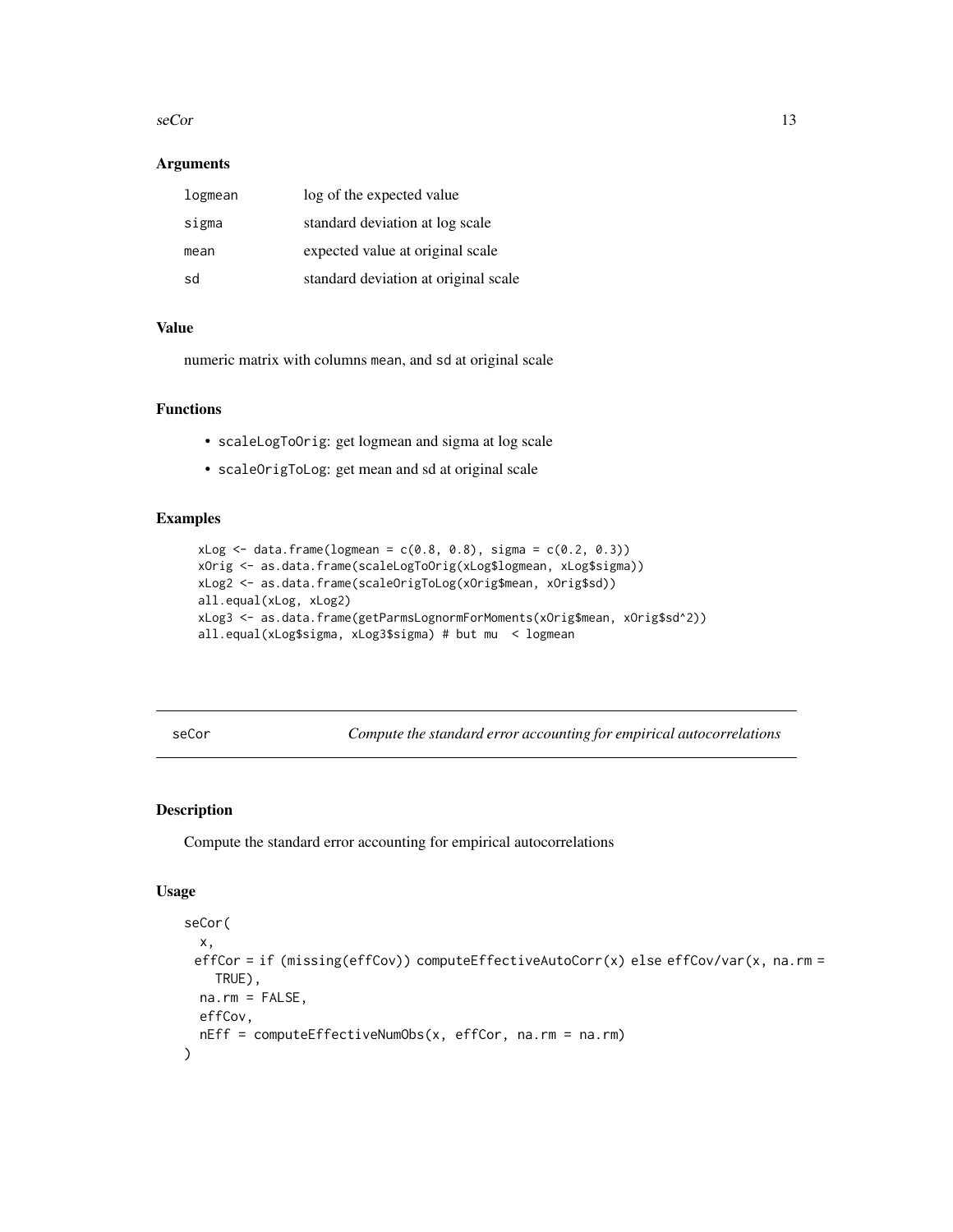# <span id="page-13-0"></span>Arguments

| <b>X</b> | numeric vector                                                                                                                                     |
|----------|----------------------------------------------------------------------------------------------------------------------------------------------------|
| effCor   | numeric vector of effective correlation components first entry at zero lag equals<br>one. See computeEffectiveAutoCorr                             |
| na.rm    | logical. Should missing values be removed?                                                                                                         |
| effCov   | alternative to specifying effCor: numeric vector of effective covariance compo-<br>nents first entry is the variance. See computeEffectiveAutoCorr |
| nEff     | possibility to specify precomputed number of effective observations for speedup.                                                                   |

# Details

The default uses empirical autocorrelation estimates from the supplied data up to first negative component. For short series of x it is strongly recommended to to provide effCov that was estimated on a longer time series.

#### Value

numeric scalar of standard error of the mean of x

setMatrixOffDiagonals *set off-diagonal values of a matrix*

# Description

set off-diagonal values of a matrix

# Usage

```
setMatrixOffDiagonals(x, diag = 1:length(value), value, isSymmetric = FALSE)
```
# Arguments

| $\mathsf{x}$ | numeric square matrix                                                                                                        |
|--------------|------------------------------------------------------------------------------------------------------------------------------|
| diag         | integer vector specifying the diagonals $\theta$ is the center $+1$ the first row to upper<br>and -2 the second row to lower |
| value        | numeric vector of values to fill in                                                                                          |
| isSymmetric  | set to TRUE to to only specify the upper diagonal element but also set the lower<br>in the mirrored diagonal                 |

# Value

matrix with modified diagonal elements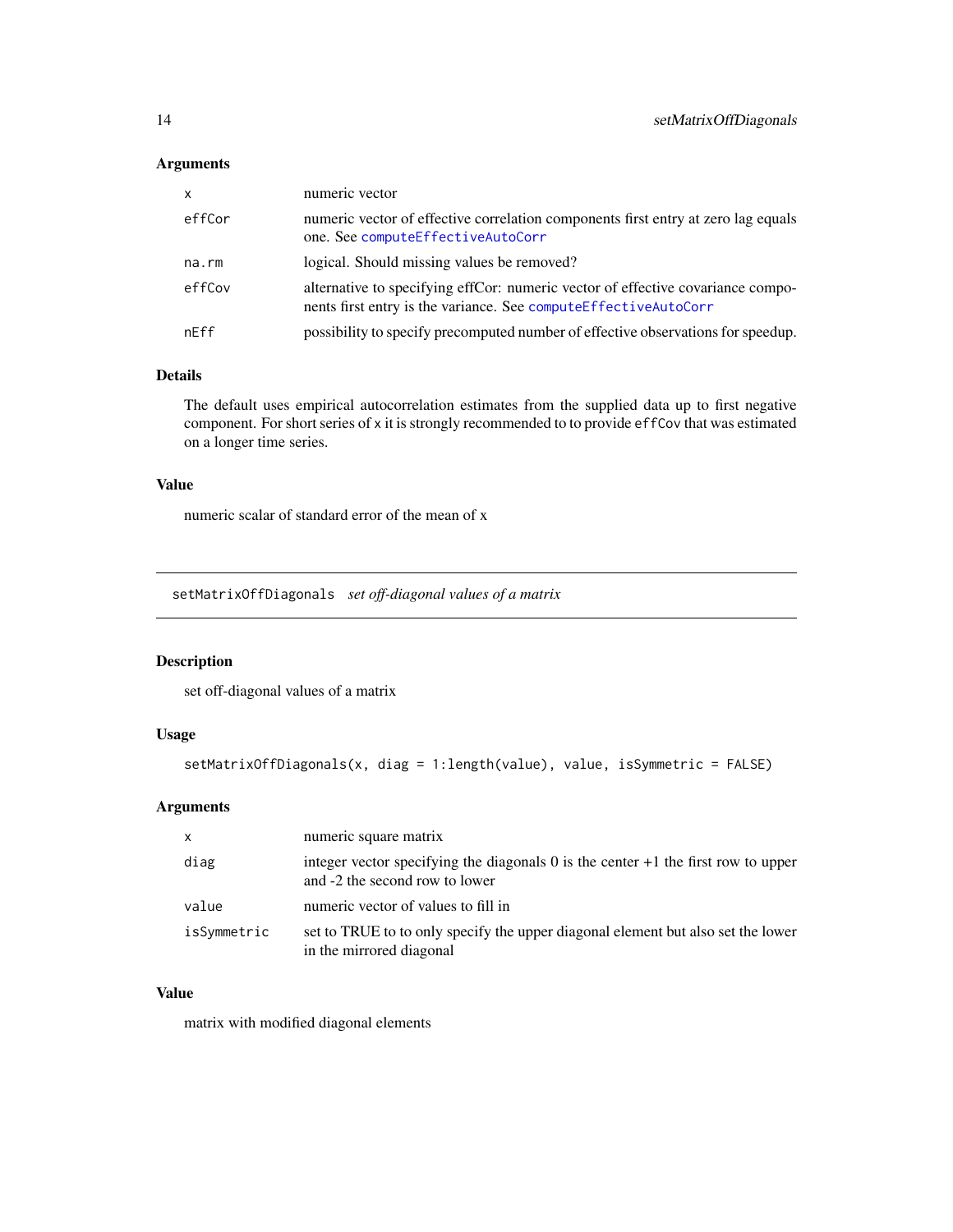<span id="page-14-0"></span>

# Description

Compute the unbiased variance accounting for empirical autocorrelations

#### Usage

```
varCor(
  x,
 effCor = computeEffectiveAutoCorr(x),
 na.rm = FALSE,
 nEff = computeEffectiveNumObs(x, effAcf = effCor)
)
```
#### Arguments

| <b>X</b> | numeric vector                                                                                                                                                                             |
|----------|--------------------------------------------------------------------------------------------------------------------------------------------------------------------------------------------|
| effCor   | numeric vector of effective correlation components first entry at zero lag equals<br>one. See compute Effective AutoCorr The effective correlation is passed to<br>computeEffectiveNumObs. |
| na.rm    | logical. Should missing values be removed?                                                                                                                                                 |
| nEff     | possibility to specify precomputed number of effective observations for speedup.                                                                                                           |

# Details

The default uses empirical autocorrelation estimates from the supplied data up to first negative component. For short series of x it is strongly recommended to to provide effCov that was estimated on a longer time series.

# Value

numeric scalar of unbiased variation of x